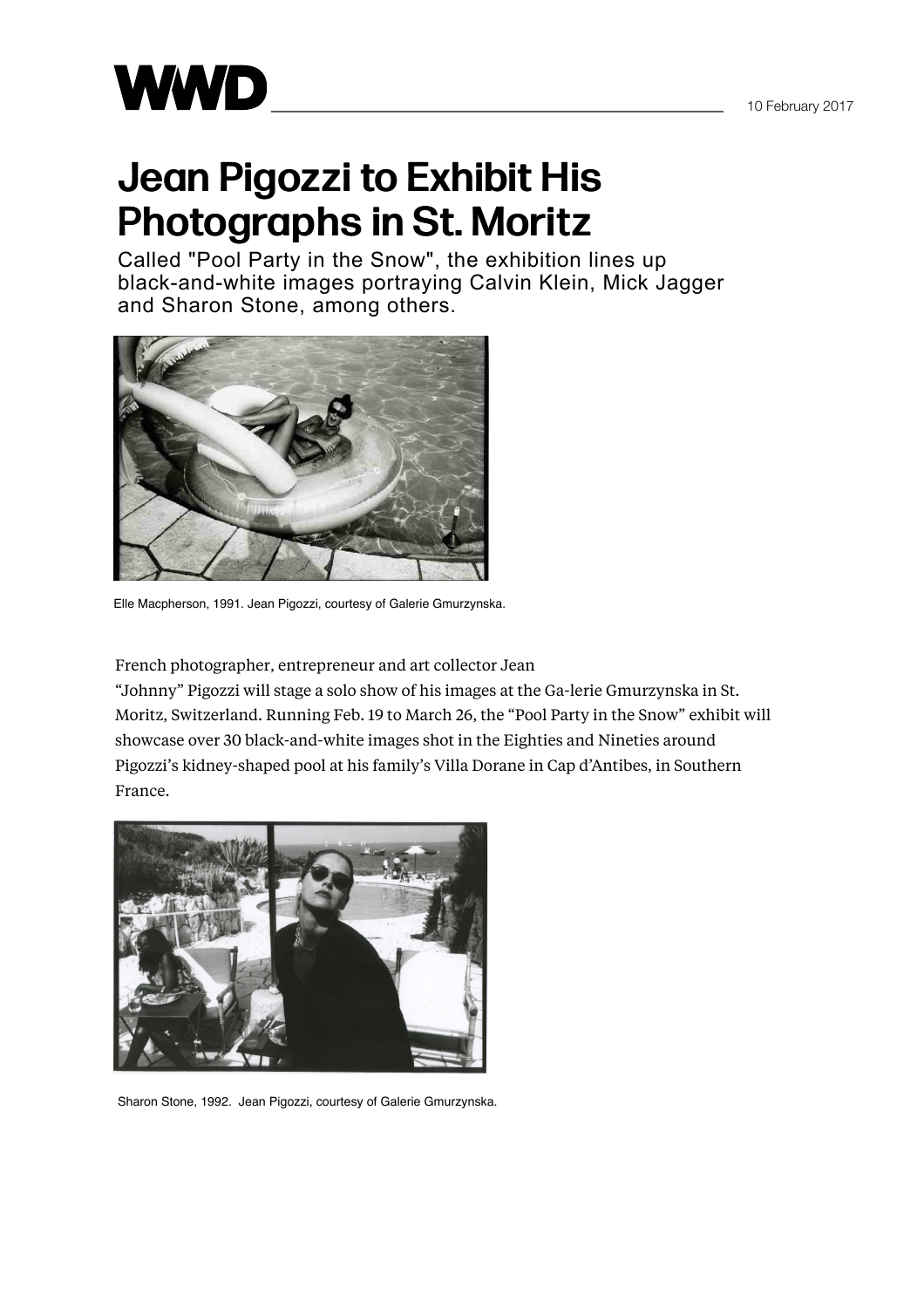The photographs offer a rare glimpse into the glamorous world of Pigozzi's celebrity guests gathered at the location. These included fashion, music, movie and photography's A-listers such as Calvin Klein, Elle Macpherson, Mick and Bianca Jagger, Bono, Jack Nicholson, Sharon Stone, Elizabeth Taylor and Hel-mut Newton, to name a few.



Calvin and Kelly Klein with Jann Wenner, 1989. Jean Pigozzi, courtesy of Galerie Gmurzynska.

Born in Paris in 1952, Pigozzi was passionate about photography ever since his teenage years and developed this art attending Harvard University, where he studied film and photography. During his studies, he often traveled to New York, where he became part of the local social scene. Influenced by photography masters such as Helmut Newton and William Klein, as well as Pop icons Andy Warhol and Mick Jagger, he developed a unique and candid way of portraying his friends and travel companions.